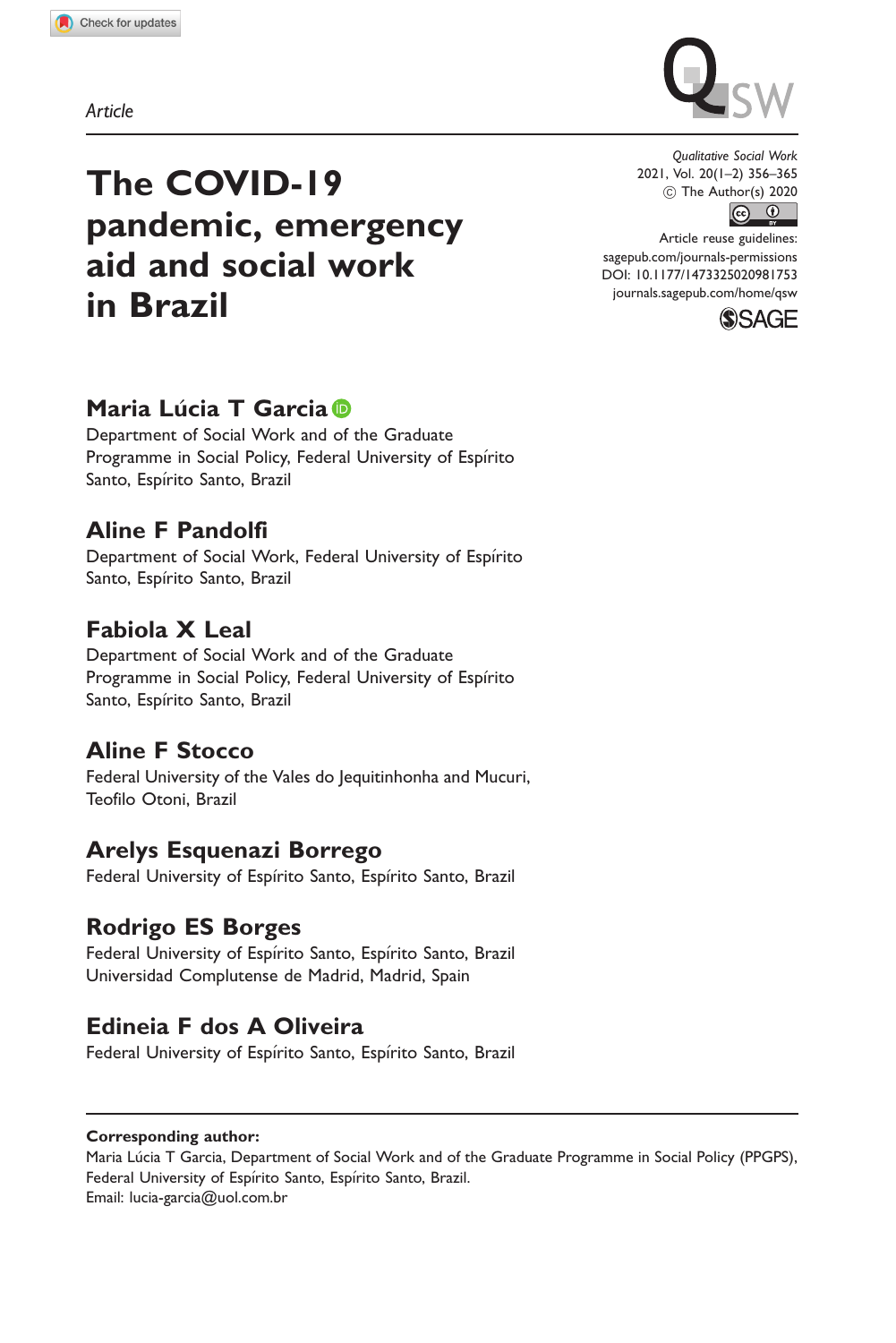## Aline EM Lang

Federal University of Espírito Santo, Espírito Santo, Brazil

## Cenira Oliveira Andrade

Department of Social Work, Federal University of Espírito Santo, Espírito Santo, Brazil

#### Silvia N Salazar

Department of Social Work, Federal University of Espírito Santo, Espírito Santo, Brazil

## Leila MT Menandro

Federal University of Espírito Santo, Espírito Santo, Brazil

## Gary Spolander

Faculty of Medicine, University of Keele, Keele, UK

#### Abstract

This essay reflects on the implementation of federal government emergency aid in Brazil in the context of the COVID-19 pandemic, highlighting elements from the work of Social Workers in the context of growing demand for the supply of material provisions. Economic and social conditions in Brazil have particularities that impact the operationalisation of this benefit, which is aimed at the poor, that add complexity and impose limits. When considering the structural limits set, this context imposes challenges on the work of Social Workers. The need to reconnect and enhance the struggle for social rights is emphasised through the different strategies of the working class.

#### Keywords

Social work practice, poverty, emergency social work, emergency aid, pandemic, covid-19

## Introduction

This essay reflects on the implementation of Federal Government Emergency Aid in Brazil in the context of the COVID-19 pandemic, highlighting elements from the work of Social Workers in the context of growing demand for the supply of material provisions. The paper is structured in two sections: a characterisation of the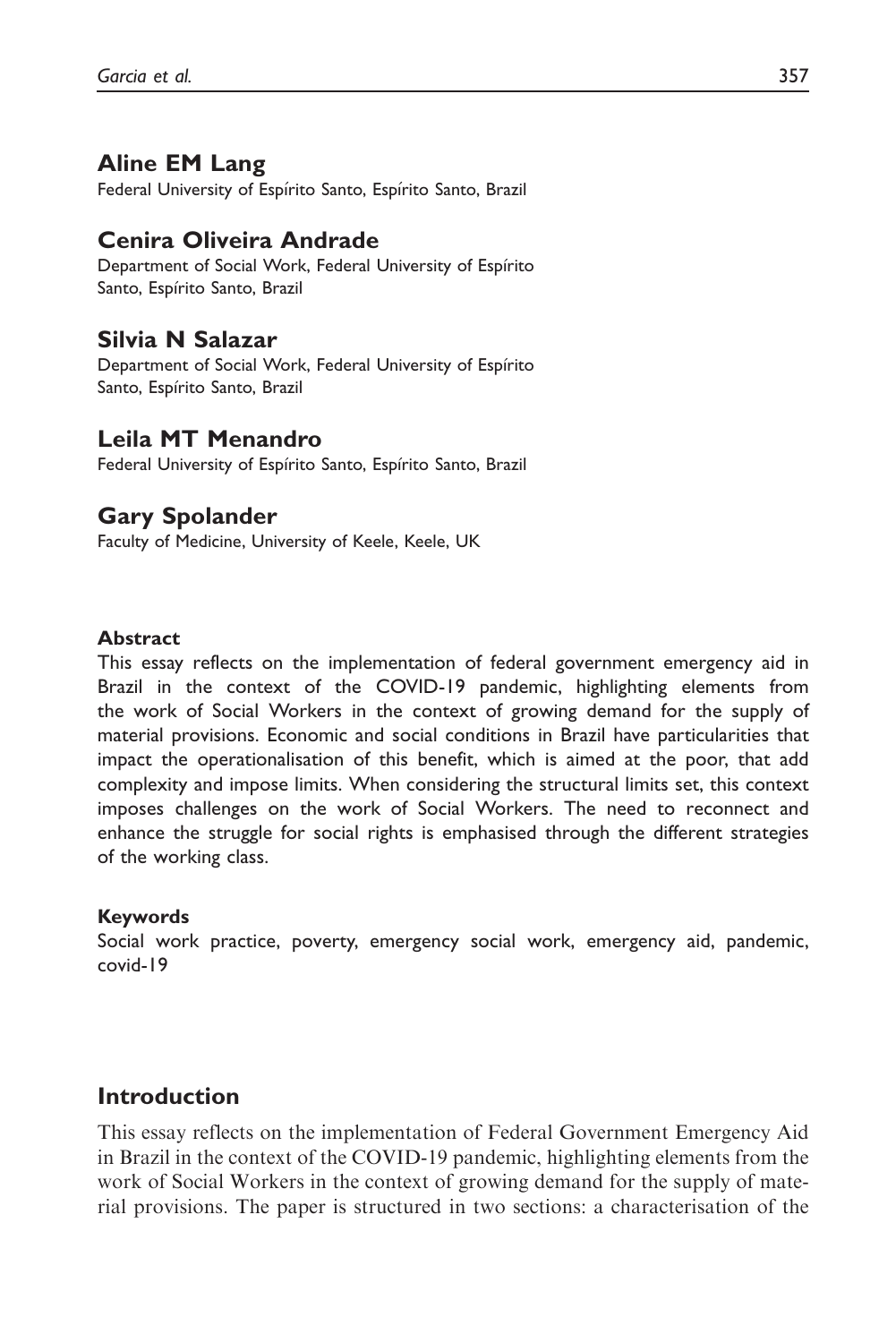country's economic and social conditions followed by a reflection on the operationalisation of Emergency Aid and the work of Social Workers.

The first case of COVID-19 in Brazil was identified on February 24th, 2020. Since then, several measures have been adopted to confront this public health emergency, such as horizontal social distancing. Some regulations have been published, such as Law No. 13,979 (Brasil, 2020c) and the Legislative Decree declaring COVID-19 as a "public calamity" (Brasil, 2020c). As for economic and social measures, we highlight Emergency Financial Aid for workers with some conditions.<sup>1</sup>

The current health crisis in Brazil, $2$  resulting from the COVID-19 pandemic, has itself been inserted into a broader and more complex context of aggravated economic crisis. "Decades of neoliberal policies have led to the weakening and/or dismantling of social policies, especially in the field of health" (Marques, 2020). In other words, the socio-economic crisis that coronavirus has intensified, cannot be dissociated from the cumulative effects of the application of neoliberal policies, along with the impact of the 2007/2008 financial crisis, which have yet to be overcome. It is thus part of a structural capitalist crisis (Mészáros, 2009) which has affected the country since 2015. The combined effects of the crisis and its multiple concrete manifestations - including the current health crisis - have aggravated the precarious living conditions of Brazilian workers, particularly those most impoverished, under-employed and unemployed.

In this context, there are an increased number of families, without guaranteed income, who do not meet the eligibility criteria set by the Registration System (CadUNICO) of the Brazilian Social Assistance Policy (Brasil, 2007).<sup>3</sup> The per capita income eligibility of this assistance system excludes families not considered to be in extreme poverty,<sup>4</sup> although they have unmet urgent material needs in accordance with the Brazilian Federal Constitution (Brasil,  $1988$ ).<sup>5</sup> Consequently, it is necessary to understand the measures imposed by the federal government in the context of the pandemic, linked with the socioeconomic context of Brazilian families and the overall limits set for their implementation.

### The pandemic and the Brazilian socio-economic context

Brazil has faced difficulties, since 2015 in increasing its GDP which had fallen by 3.55% in 2015 and 3.31% in 2016, and with an average economic growth rate of 1.09% per annum for the period 2017 to 2019 (IBGE, 2019). As a result, the unemployment rate, which was 6.8% in early 2015, reached 13.7% in the first quarter of 2017 (IBGE, 2020a). In February 2020 unemployment had reduced to 11.6%, but this still equates to 12.3 million unemployed workers (IBGE, 2020a).

Among the 93.7 million people employed in February 2020, more than 36 million were either self-employed or had no formal employment contract (IBGE, 2020a). Among workers with formal employment contracts, approximately 143,000 were hired on an intermittent basis throughout 2019.<sup>6</sup> Law  $N^{\circ}$ . 13,467, of 2017, made several aspects of the country's labour legislation more flexible, such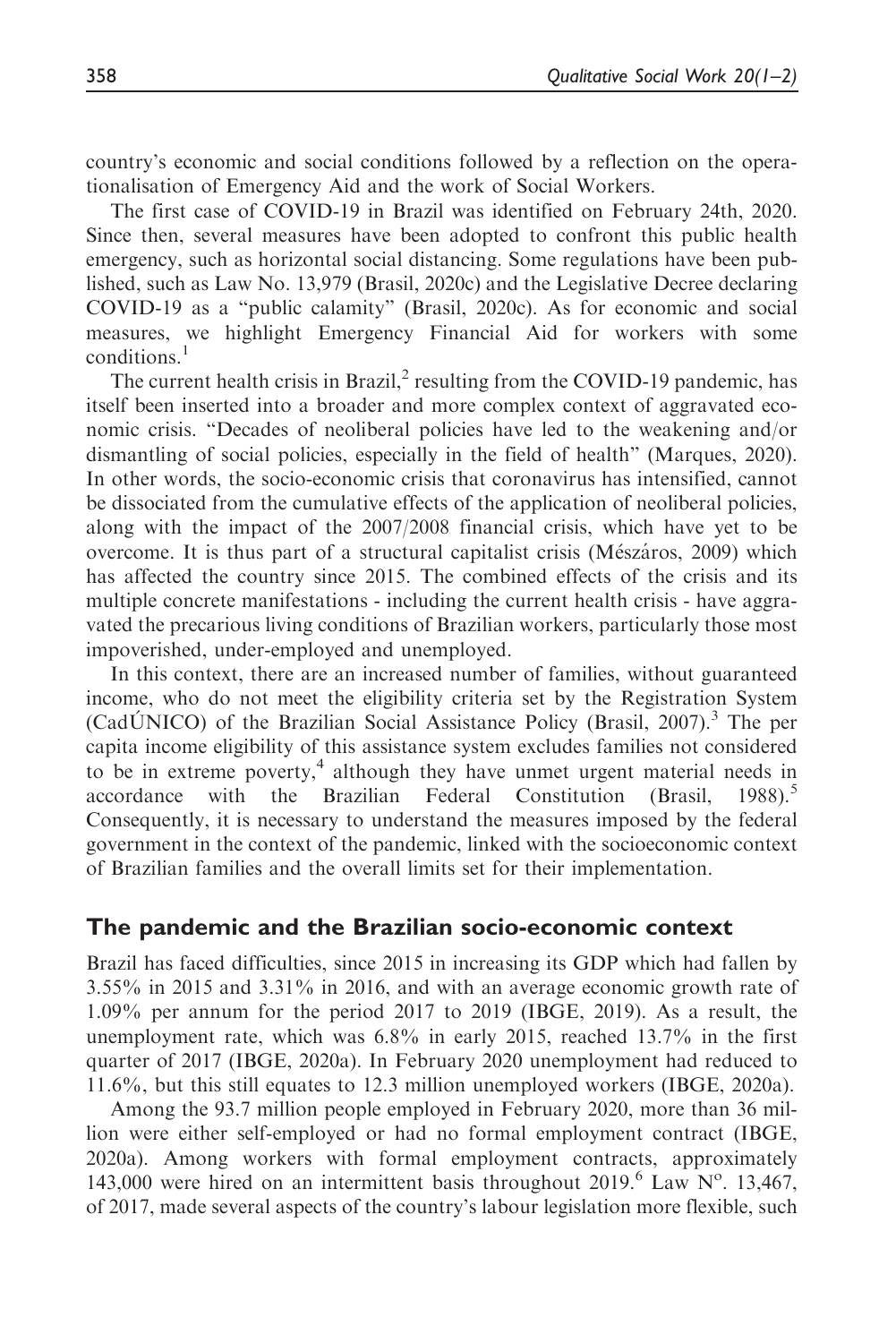as working hours, remuneration and contract termination (Brasil, 2017), resulting in many workers having no guarantee of maintaining their income and employment. This worsened with the arrival of the economic crisis caused by the pandemic, and these workers have become eligible for the social programmes that form part of the Social Assistance Policy. In Brazil, this policy is delivered through a Unified Social Assistance System (SUAS) that consists of a set of actions, services and social assistance benefits (Brasil, 1993).

In this assistance system, the main cash transfer programme is the Bolsa Famılia Programme (BFP) (Silva and Lima, 2010). The limitations of this Programme, especially in relation to its Government budget financial allocation, mean that it is unable to respond to impacts arising from the pandemic. This programme has also been criticised and threatened under the country's current fiscal austerity policies.<sup>7</sup> In 2019, funding was withdrawn from almost 600,000 families out of the 13 million families who were receiving support, and who had a per capita monthly income of up to R\$178.00 (US\$32.96) (Ministerio da Cidadania, 2020d). This points to an invisible demand for access to social rights, this large number of people might ordinarily seek support under emergency provisions were ineligible for support and thus invisible in terms the social security system.

This invisibility highlights the limits of programmes such as the BFP, which is focused on families in extreme poverty. This is clear when we look at the average benefit amount paid (R\$191.86 (US\$35.53)), when the current minimum wage in Brazil is R\$1,045.00 (around US\$215). This situation is further aggravated when compared to the ideal minimum wage needed for a family of four, which in March 2020 should be R\$4,483.20 (i.e. US\$830.22 – 4 times the current value) (DIEESE, 2020). In February 2020, CadUNICO had more than 28.1 million registered fam ilies, totaling almost 75 million people. Of these, more than 16.2 million families had a per capita income of up to R\$178.00 (US \$32.96), and 5.8 million were in the range between R\$178.00 and half a minimum wage (US\$96.76) (Ministerio da Cidadania, 2020d).

On April 2nd, 2020,<sup>8</sup> Emergency Aid was sanctioned (Brasil, 2020d), to mitigate the effects of the reduction of economic activity on the income of informal workers and those with low social protection during the pandemic period. As it is social workers, that form the front line of managing the benefits policy, it is important to reflect that these professionals tend to better understand the demands of the poor population. One of these benefits is Emergency Assistance.

#### The emergency aid and the work of social workers

Emergency Assistance in the amount of R\$600.00 (approximately US\$123) was instituted initially for three months for a maximum of two people per family.<sup>9</sup> This amount can be doubled in the case of women heading up a single parent family. The Ministry of Citizenship is responsible for managing this benefit, which was made available on April 17th, 2020, 10 days after its promulgation (Ministerio da Cidadania, 2020c).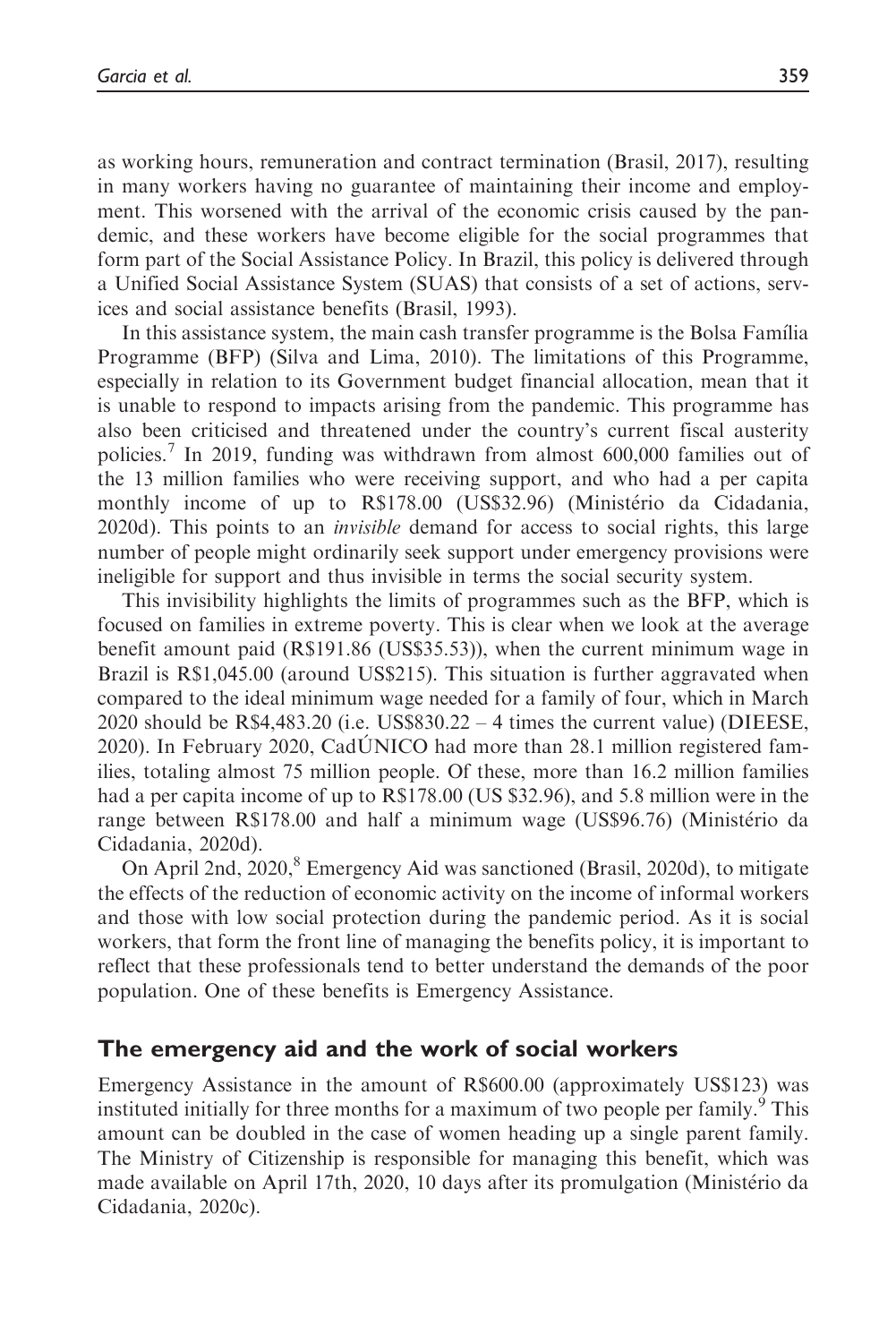To access this emergency assistance, CadUnico provided the infrastructure for payment. All families registered with CadUnico by March 20th, 2020, who fulfilled the assistance conditions, automatically became beneficiaries - approximately 51.4 million Brazilians (70% of those registered) (Ministerio da Cidadania, 2020b). To register those people not enrolled in CadUnico by that date, a digital platform (cell-phone application or website) from the Caixa Econômica Federal bank was adopted. However, accessing emergency assistance has presented challenges for both the claimants and SUAS, either due to difficulties in registering (as not all possible beneficiaries have internet access), a lack of information on the assistance criteria<sup>10</sup> and the physical overcrowding of the banks and lottery agencies that make the payment (which then violates social distancing guidelines). This emergency measure did not take into consideration the structural condition of the 5,570 Brazilian municipalities, of which 89.1% have fragile institutional management structures, rudimentary technical and administrative routines and reduced and/ or poorly qualified human resources (Raichelis, 2010). In addition, the consequences of the pandemic have increased the demand for other benefits, such as funeral assistance (Brasil, 2020f) and food supplies, intensifying the work demands on the teams that administer the Social Assistance Policy.

Currently, of the professionals working at SUAS, around one in five are social workers, with a considerable portion of them having precarious and/or temporary employment relationships.<sup>11</sup> Largely, it is women, affected by gender inequalities, who, in the current context of the health crisis, are more likely to be inundated and overloaded with paid and unpaid work (domestic work and work as caregivers).

The social assistance services reference teams, which include social workers, have experienced a growth in demand, including: for the supply of material provisions, access to income, guidance on social distance measures, services to those at the highest risk of contagion, as in the case of the elderly (especially those in situations of neglect), homeless people, refugees, migrants, those at risk of domestic violence, etc. All of the demands are taking place in a context of requiring immediate assistance. The work of social workers requires an understanding of the socioeconomic and cultural determinants of social inequalities (CFESS, 2011), in this context, understanding the material demands required in the daily struggle of the working class to survive in an extremely unequal country.<sup>12</sup>

Although Social Assistance Policy is aimed at being an essential area for supporting people who are suffering the consequences of the pandemic, this has not resulted in greater recognition, appreciation and protection for workers administering the assistance, in contrast to health professionals for example. Added to this is the absence of personal protective equipment including masks, gloves, alcohol gel, for these workers along with the difficulties in including them as a priority for vaccination against H1N1 and COVID-19 rapid testing.

Brazilian social workers have facined work related and ethical challenges<sup>13</sup> with employment rights and regulations for the support of professionals, such as, decent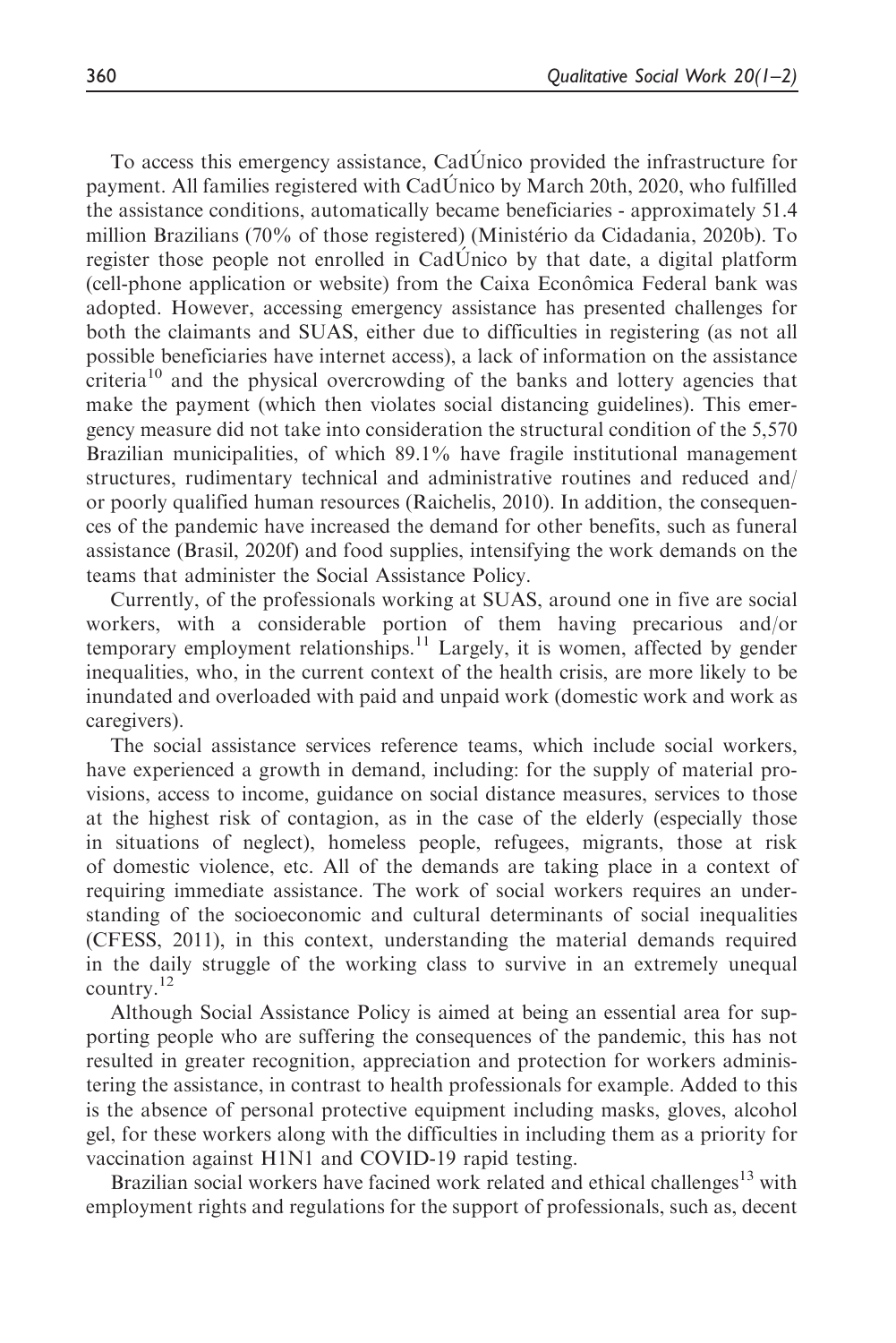working conditions in order to guarantee the quality of professional practice (Brasil, 1993; CFESS, 1993). According to the values and role of the profession, it is the duty of social workers to participate in relief programmes for the population in situations of crisis, attending to and defending the needs and interests of the population (Brasil, 1993; CFESS, 1993).

Social workers, as public servants (78,16%), are involved in the delivery of assistance benefits (Raichelis, 2010). It is worth noting that there are difficulties for both those who deliver services and those who receive the services in the achievement of their respective guaranteed rights. Violations can be observed arising from the difficulties from population for the accessing the support include benefit: the assessments made by social workers; due to the limits of remote working; in the precarious working conditions in place long before the pandemic (but which are now getting worse); the reduced number of professionals available for delivering a satisfactory service; misunderstanding on the part of managers about professional's attributes and competences; in delays in granting aid; in the reduced offer of other available benefits (such as food) among others. Faced with such challenges, the Federal Council for Social Work has published orientation and provided some guidance measures to these workers, so that they can claim their rights in the context of the health crisis and its repercussions (CFESS, 2020a, 2020b).

#### Final reflections

These reflections show us that about 121 million Brazilians, around 57% of the country's population (estimated at approximately 211 million people) (IBGE, 2020b), are currently in a situation of poverty. When we add the millions of people enrolled on CadUnico, those who have already applied for emergency aid and those judged eligible to receive aid, we have a population invisible to the government and its public policies. This is a consequence not only of the limited coverage and quality of services offered by social policies, the impact of the crisis for capital and its consequences for the country, but also the limitations imposed on the reproduction of the workforce by increasingly precarious jobs with limited employment rights.

We understand that, although it is not the responsibility of social workers to resolve the social contradictions posed by capitalism, the work of this profession is extremely important, as it is called upon to address its impact and effects. When developing and implementing social programmes and projects that enable access to social rights and the granting of social benefits, Brazilian social workers collaborate for the immediate reproduction of the workforce, especially of the most impoverished population. But this is a challenge that not only confronts social workers and civil servants who work in public policies, but all workers. It concerns the fight for the defence and expansion of universal, public, free and high-quality policies that meet the demands of the working class.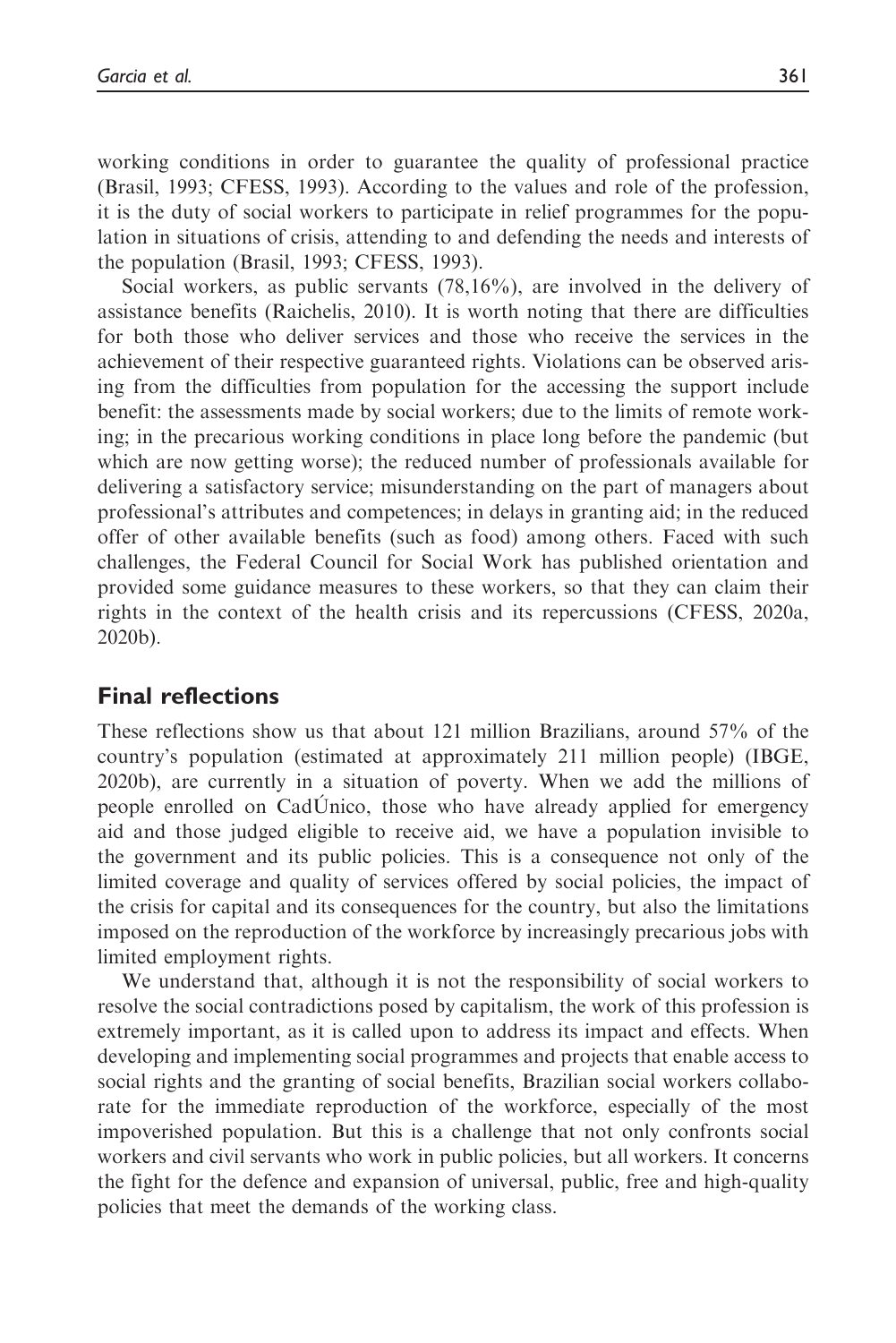In the case of Brazil, the potential increase in poverty and inequality during and after the pandemic stresses the urgent need to implement a broad and comprehensive social protection system which is sensitive to the different realities of the country and, crucially, as guided by the Constitution, guarantees financing for its full implementation. To this end, it is essential for the profession and wider society to vigorously debate the importance and availability of Emergency Aid, to ensure that social protection policies and interventions are firmly within the scope of social security policies. Furthermore, it is critical to reconnect and enhance the struggle of the working classe for social rights, by employing in the broadest sense all available professional strategies. In this context, the work and experience of social workers is important to understand the limits of the effectiveness of these benefits, societies rights and the impacts on people and society. Following the immediacy of the pandemic we will need to review not only how Covid-19 has highlighted existing inequality and fractures in Brazilian society but also the standards for sociability and social protection.

#### Declaration of conflicting interests

The author(s) declared no potential conflicts of interest with respect to the research, authorship, and/or publication of this article.

#### Funding

The author(s) disclosed receipt of the following financial support for the research, authorship, and/or publication of this article: This work was supported by the Coordination for the Improvement of Higher Education Personnel (CAPES), Capes/Print [grant numbers 8881.311890/2018-01]; the National Council for Scientific and Technological Development (CNPq) [grant number 408288/2018-3]; and the Research and Innovation Support Foundation of Espirito Santo [grant number 10/2018].

#### ORCID iD

Maria Lúcia T Garcia **D** <https://orcid.org/0000-0003-2672-9310>

#### **Notes**

- 1. In accordance with Decree N° 10.316 of 7th April 2020 (Brasil, 2020b) and Law N° 13.982 of 2nd April 2020 (Brasil, 2020d)
- 2. At the time this essay (20th October 2020) was completed the official figures were 5,250,727 cases and 154,176 deaths (Ministerio da Saude, 2020).
- 3. Benefits under Social programmes are issued via this registration; it is one of the instruments that informs the National Information System of the Unified System for Social Assistance (SUAS network), overwhelmingly used by Social Workers. This Register includes families with monthly income from half the minimum salary per person, up to 3 times the minimum salary (approximately US\$580) (Brasil, 2011).
- 4. Yazbek (2010) defines poverty as being a multidimensional category, which is expressed not only as a lack of material good, but also by the lack of rights, opportunities, information, possibilities and future aspirations.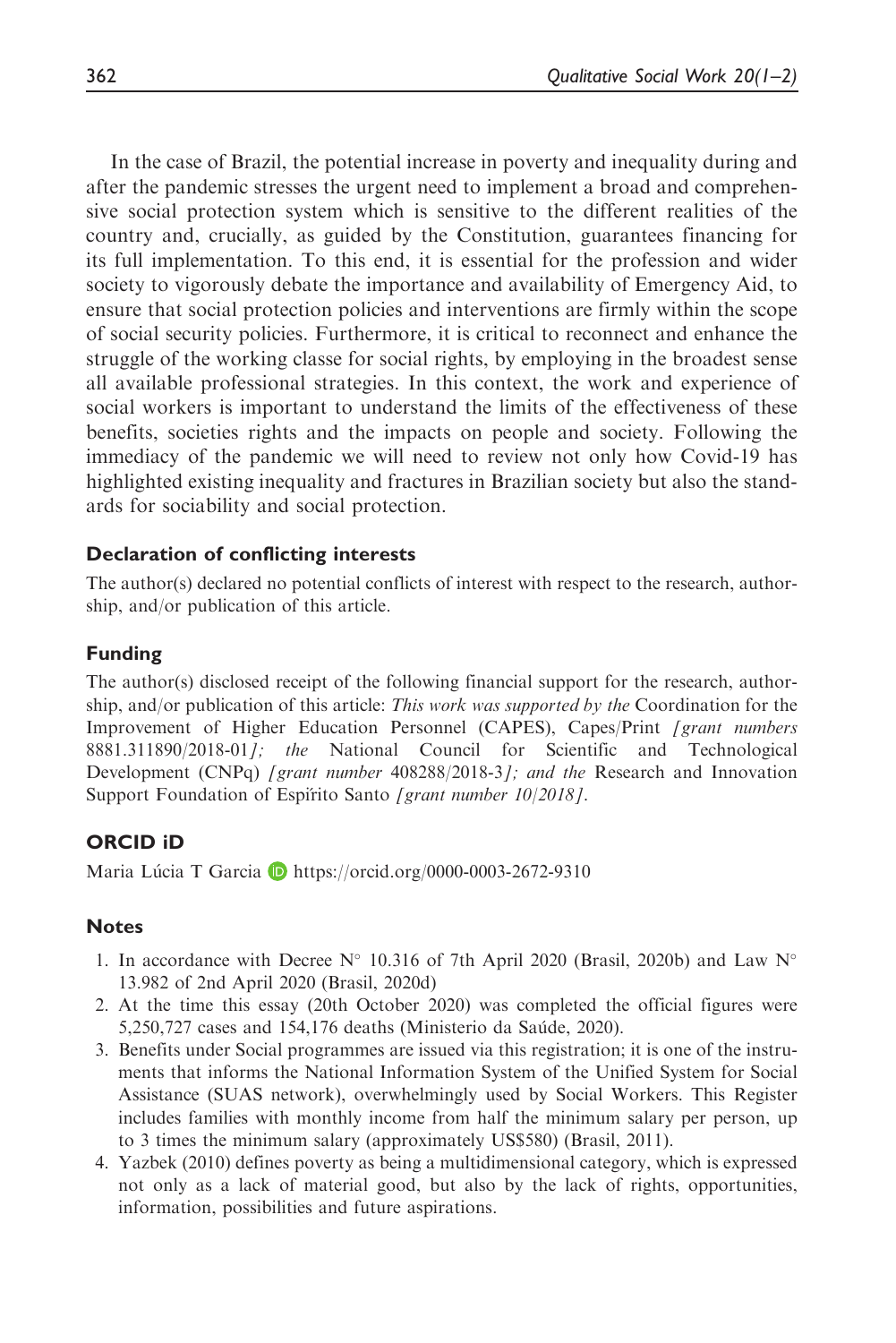- 5. Article 6 "The social rights are education, health, food, work, housing, transportation, leisure, security, social security, maternity and child protection, assistance to the destitute [...]" (Brasil, 1988).
- 6. According to microdata from the Cadastro Geral de Empregados e Desempregados (CAGED) until December 2019 (Secretaria de Trabalho and Ministerio da Economia, 2020).
- 7. Constitutional Amendment  $N^{\circ}$ . 95 (2016) fixed the total spending on the public service offer at the 2017 rate for the next 20 years (Brasil, 2016). This Constitutional Amendment on Spending Ceilings instituted a New Fiscal Regime within Budget Planning and Social Security budgets, limiting spending for the next 20 years (Brasil, 2016)
- 8. On the same date, Provisional Measure  $N<sup>o</sup>$ . 937 made available an credit line worth R \$98.2 Billion to finance, among other things, the Emergency Aid Programme (Brasil, 2020e).
- 9. Actually the Emergency Assistance was extended until December 2020.
- 10. The SUAS structure was not involved in the registration of new beneficiaries.
- 11. According to the SUAS census of 2018 and 2019 (Ministerio da Cidadania, 2020a).
- 12. Baqui et al. (2020: e1018) demonstrated that in Brazil are two distinct but associated effects with COVID-19 deaths: "increased mortality in the north region (regional effect) and in the *Pardo* and Black populations (ethnicity effect)". Both effects are associated with poverty.
- 13. Between March and September 41 social workers died for COVID-19 (CFESS, 2020c). In total, we have in Brazil approximately 190,000 social workers registered (CFESS, 2020a).

#### **References**

- Baqui P, Bica I, Marra V, et al. (2020) Ethnic and regional variations in hospital mortality from COVID-19 in Brazil: a cross-sectional observational study. Lancet Glob Health 8: e1018–e1026.
- Brasil (1988) Constituição da República de Federativa do Brasil de 1988 Available at: [http://](http://www.planalto.gov.br/ccivil_03/constituicao/constituicao.htm) [www.planalto.gov.br/ccivil\\_03/constituicao/constituicao.htm](http://www.planalto.gov.br/ccivil_03/constituicao/constituicao.htm) (accessed 30 April 2020).
- Brasil (1993) Lei N° 8.662, de 7 de junho de 1993. Lei Orgânica da Assistência Social. Dispõe sobre a organização da Assistência Social e dá outras providências. Available at: [http://](http://www.planalto.gov.br/ccivil_03/Leis/L8742compilado.htm) [www.planalto.gov.br/ccivil\\_03/Leis/L8742compilado.htm](http://www.planalto.gov.br/ccivil_03/Leis/L8742compilado.htm) (accessed 30 April 2020).
- Brasil (2007) Decreto  $N^{\circ}$  6.135, de 26 de junho de 2007. Dispõe sobre o Cadastro Único para Programas Sociais do Governo Federal e dá outras providências. Available at: [http://www.](http://www.planalto.gov.br/ccivil_03/_Ato2007-2010/2007/Decreto/D6135.htm) [planalto.gov.br/ccivil\\_03/\\_Ato2007-2010/2007/Decreto/D6135.htm](http://www.planalto.gov.br/ccivil_03/_Ato2007-2010/2007/Decreto/D6135.htm). (accessed 30 April 2020).
- Brasil (2011) Lei N° 12.435 de 06 de julho de 2011. Altera a Lei N° 8.742, de 7 de dezembro de 1993, que dispõe sobre a organização da Assistência Social. Available at: [planalto.gov.br/](http://planalto.gov.br/ccivil_03/_Ato2011-2014/2011/Lei/L12435.htm) ccivil  $03/$  Ato2011-2014/2011/Lei/L12435.htm (accessed 30 April 2020).
- Brasil (2016) Emenda Constitucional  $N^{\circ}$  95, de 16 de dezembro de 2016. Altera o Ato das Disposições Constitucionais Transitórias para instituir o Novo Regime Fiscal. Available at: http://www.in.gov.br/en/web/dou/-/emenda-constitucional-n-95-21295459?inh eritRedirect=true (accessed 30 April 2020).
- Brasil (2017) Lei N° 13.467, de 13 de juho de 2017. Altera a Consolidação das Leis do Trabalho (CLT). Available at: [http://www.planalto.gov.br/ccivil\\_03/\\_ato2015-2018/](http://www.planalto.gov.br/ccivil_03/_ato2015-2018/2017/lei/l13467.htm) [2017/lei/l13467.htm](http://www.planalto.gov.br/ccivil_03/_ato2015-2018/2017/lei/l13467.htm) (accessed 30 April 2020).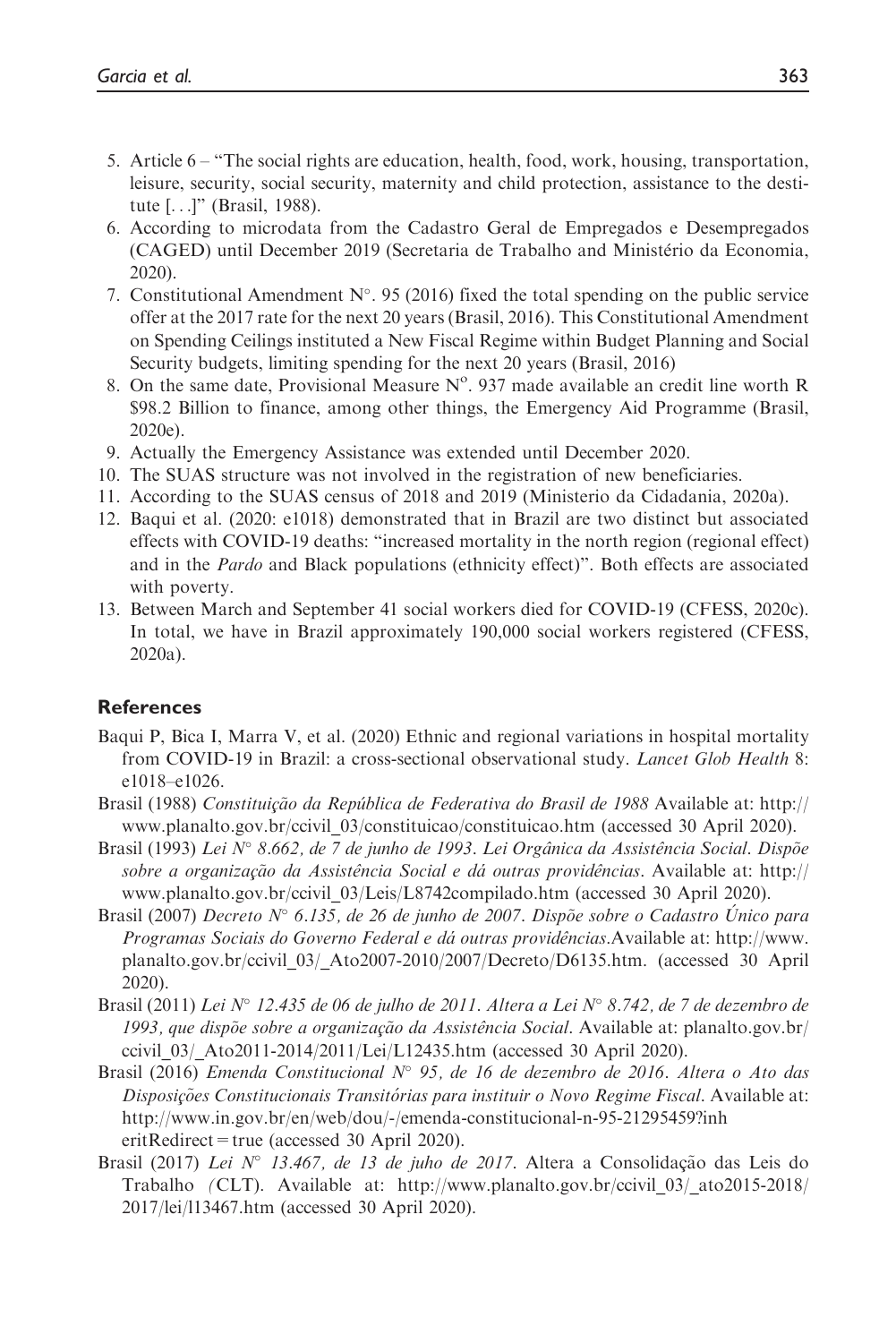- Brasil (2020a) Decreto Legislativo  $N^{\circ}$  6, de 2020. Reconhece a ocorrência do estado de calamidade publica. Available at: [http://www.in.gov.br/en/web/dou/-/decreto-legisla](http://www.in.gov.br/en/web/dou/-/decreto-legislativo-249090982) [tivo-249090982](http://www.in.gov.br/en/web/dou/-/decreto-legislativo-249090982) (accessed 30 April 2020).
- Brasil (2020b) Decreto  $N^{\circ}$  10.316, de 07 de abril de 2020. Regulamenta a Lei  $N^{\circ}$  13.982 que  $estableece$  medidas de proteção social. Available at: [http://www.in.gov.br/en/web/dou/-/](http://www.in.gov.br/en/web/dou/-/decreto-n-10.316-de-7-de-abril-de-2020-251562799) [decreto-n-10.316-de-7-de-abril-de-2020-251562799](http://www.in.gov.br/en/web/dou/-/decreto-n-10.316-de-7-de-abril-de-2020-251562799) (accessed 30 April 2020).
- Brasil (2020c) Lei N° 13.979, de 6 de fevereiro de 2020. Dispõe sobre as medidas para enfrentamento da emergência de saúde pública decorrente do coronavírus responsável pelo surto de 2019. Available at: [http://www.in.gov.br/en/web/dou/-/lei-n-13.979-de-6](http://www.in.gov.br/en/web/dou/-/lei-n-13.979-de-6-de-fevereiro-de-2020-242078735) [de-fevereiro-de-2020-242078735](http://www.in.gov.br/en/web/dou/-/lei-n-13.979-de-6-de-fevereiro-de-2020-242078735) (accessed 30 April 2020).
- Brasil (2020d) Lei n° 13.982, de 2 de abril de 2020. Altera a Lei n° 8.742, de 7 de dezembro de 1993. Available at: [http://www.in.gov.br/en/web/dou/-/lei-n-13.982-de-2-de-abril-de-](http://www.in.gov.br/en/web/dou/-/lei-n-13.982-de-2-de-abril-de-2020-250915958?inheritRedirect=true&redirect=%2Fweb%2Fguest%2Fsearch%3FqSearch%3DLei%2520no%252013.982%2520de%25202020) $2020-250915958$ ?inheritRedirect=true&redirect=%2Fweb%2Fguest%2Fsearch% [3FqSearch%3DLei%2520no%252013.982%2520de%25202020](http://www.in.gov.br/en/web/dou/-/lei-n-13.982-de-2-de-abril-de-2020-250915958?inheritRedirect=true&redirect=%2Fweb%2Fguest%2Fsearch%3FqSearch%3DLei%2520no%252013.982%2520de%25202020) (accessed 30 April 2020).
- Brasil (2020e) Medida Provisoria nº 937, de 2 de abril de 2020. Abre crédito extraordinário, em favor do Ministerio da Cidadania, no valor de R\$98.200.000.000,00, para os fins que especifica. Available at: [http://www.in.gov.br/en/web/dou/-/medida-provisoria-n-937-de-](http://www.in.gov.br/en/web/dou/-/medida-provisoria-n-937-de-2-de-abril-de-2020-250915948)[2-de-abril-de-2020-250915948](http://www.in.gov.br/en/web/dou/-/medida-provisoria-n-937-de-2-de-abril-de-2020-250915948) (accessed 30 April 2020).
- Brasil (2020f) Portaria  $N^{\circ}$  58, de 15 de abril de 2020. Traz orientações gerais acerca da regulamentação, gestão e oferta de benefícios eventuais no contexto de enfrentamento aos impactos da pandemia da COVID-19, no âmbito do SUAS. Available at: [http://](http://www.in.gov.br/en/web/dou/-/portaria-n-58-de-15-de-abril-de-2020-252722843) [www.in.gov.br/en/web/dou/-/portaria-n-58-de-15-de-abril-de-2020-252722843](http://www.in.gov.br/en/web/dou/-/portaria-n-58-de-15-de-abril-de-2020-252722843) (accessed 30 April 2020).
- CFESS (1993) Código de Ética do/a Assistente Social. Resolução CFESS N° 273, de 13 de março de 1993. Available at: [http://www.cfess.org.br/arquivos/CEP\\_CFESS-SITE.pdf](http://www.cfess.org.br/arquivos/CEP_CFESS-SITE.pdf) (accessed 30 April 2020).
- CFESS (2011) Parâmetros para Atuação de Assistentes Sociais na Política de Assistência Social. Série: Trabalho e projeto profissional nas políticas sociais. Brasília.
- CFESS (2020a) CFESS Manifesta. Os impactos do Coronavırus no trabalho do/a assistente social. Available at: [http://www.cfess.org.br/arquivos/2020CfessManifestaEdEspecial](http://www.cfess.org.br/arquivos/2020CfessManifestaEdEspecialCoronavirus.pdf) [Coronavirus.pdf](http://www.cfess.org.br/arquivos/2020CfessManifestaEdEspecialCoronavirus.pdf) (accessed 30 April 2020).
- CFESS (2020b) Serviço Social contra a Covid-19 (Coronavírus). Available at: [http://www.](http://www.cfess.org.br/visualizar/menu/local/covid-19-coronavirus) [cfess.org.br/visualizar/menu/local/covid-19-coronavirus](http://www.cfess.org.br/visualizar/menu/local/covid-19-coronavirus) (accessed 30 April 2020).
- CFESS (2020c). Nosso luto, nossa luta. Available at [http://www.cfess.org.br/visualizar/](http://www.cfess.org.br/visualizar/menu/local/memorial) [menu/local/memorial](http://www.cfess.org.br/visualizar/menu/local/memorial) (acessed 25 September 2020).
- DIEESE (2020) Pesquisas mensais. Salário mínimo nominal e necessário. Available at: <https://www.dieese.org.br/analisecestabasica/salarioMinimo.html> (accessed 30 April 2020).
- IBGE (2019) Indicadores IBGE: Contas nacionais trimestrais. out-dez, 2019. [En línea] Available at: [https://biblioteca.ibge.gov.br/visualizacao/periodicos/2121/cnt\\_2019\\_4tri.](https://biblioteca.ibge.gov.br/visualizacao/periodicos/2121/cnt_2019_4tri.pdf) [pdf](https://biblioteca.ibge.gov.br/visualizacao/periodicos/2121/cnt_2019_4tri.pdf) (accessed 30 April 2020).
- IBGE (2020a) Indicadores IBGE: Pesquisa Nacional por Amostra de Domicılios continua. Trimestre movel. nov-jan, 2020. Available at: [https://biblioteca.ibge.gov.br/visualizacao/](https://biblioteca.ibge.gov.br/visualizacao/periodicos/3086/pnacm_2020_jan.pdf) [periodicos/3086/pnacm\\_2020\\_jan.pdf](https://biblioteca.ibge.gov.br/visualizacao/periodicos/3086/pnacm_2020_jan.pdf) (accessed 30 April 2020).
- IBGE (2020b) *População do Brasil*. Available at: [https://www.ibge.gov.br/apps/populacao/](https://www.ibge.gov.br/apps/populacao/projecao/box_popclock.php) [projecao/box\\_popclock.php](https://www.ibge.gov.br/apps/populacao/projecao/box_popclock.php) (accessed 30 April 2020).